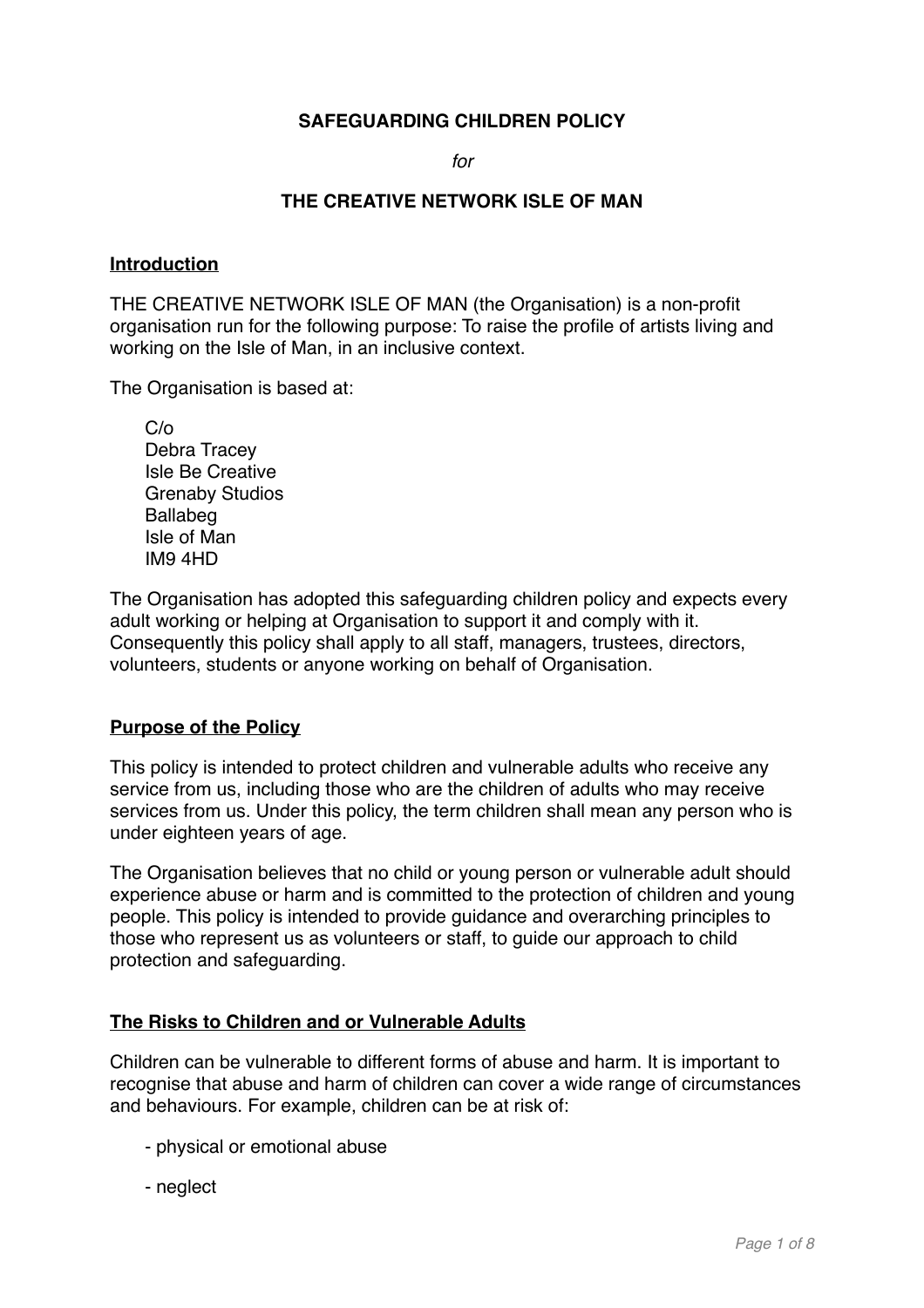- sexual abuse
- female genital mutilation (FGM)
- grooming and exploitation
- trafficking and modern slavery
- exposure to or infliction of domestic abuse
- bullying or cyber bullying

- exposure to other inappropriate content or behaviour, such as violence or criminal behaviour

- self-harm
- physical harm when engaging with activities without adequate supervision

The causal factors of any such harm and/or abuse can also be wide-ranging. For example, children can be placed at risk by family members or by members of the community.

### **Safeguarding Principles**

Safeguarding children and or vulnerable adults, from harm and abuse is an essential responsibility for our Organisation. We are committed to ensuring that any child who comes into contact with our services is properly safeguarded. Every person under this policy must ensure that they play an active role in ensuring that children are properly safeguarded.

Every person under this policy holds responsibility for:

- remaining alert and aware of possible safeguarding risks to children and or vulnerable adults
- guarding children and or vulnerable adults against harmful environments with appropriate actions (for example, adequate supervision or ensuring safe environments)

- taking positive steps to maintain the safety and wellbeing of children and or vulnerable adults engaging with us as an Organisation

- reporting concerns expeditiously and appropriately, in line with child protection procedures

- understanding the duty to report specific concerns (and understanding how this interplays with confidentiality)

- challenging any inappropriate or harmful behaviour of any other adult and reporting this accordingly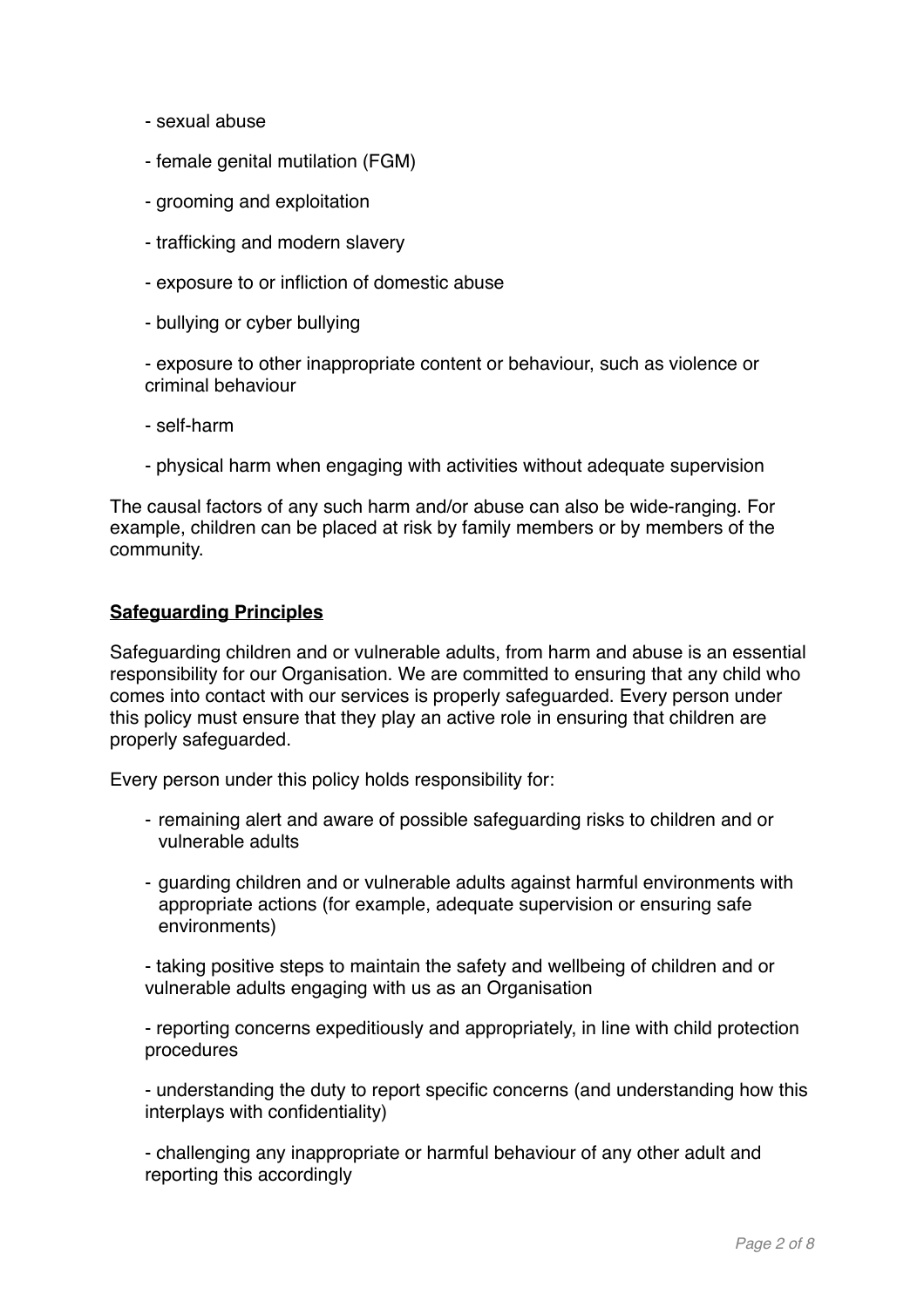- acting appropriately in the presence of children and or vulnerable adults
- not taking any inappropriate risks

- not smoking, drinking or taking any form of illicit substances in the presence of children and or vulnerable adults

## **Safeguarding Officer**

Any question, report or concern in relation to the safeguarding of children should be shared with our Safeguarding Officer:

**Name:** DEBRA TRACEY

**Email:** debratracey@me.com

**Telephone:** 07624 349 860

### **Confidentiality and Data Protection**

All personal information we may process relating to children and or vulnerable adults, shall be processed and stored in accordance with our data protection privacy policy which can be located at: ON OUR WEBSITE.

### **Responding to a Safeguarding Concern**

Where a child or vulnerable adult is at immediate risk of serious harm, any adult present should call 999. Thereafter, the Safeguarding Officer should be contacted as soon as is reasonably practicable.

Where there is a safeguarding concern but no immediate risk of serious harm, the adult who has heard or witnessed this concern should consult with the Safeguarding Officer as soon as practicable and by no later than the end of that same day.

Where any child makes a disclosure relating to harm or abuse to an adult, it is important to:

- listen calmly and carefully, showing that their their views are taken seriously
- provide an appropriate and honest level of reassurance
- avoid interrogating children and asking probing, intrusive and/or leading questions

- avoid making false promises regarding secrets and confidentiality with the child (because any concern of abuse/harm must be shared with the Safeguarding Officer and any subsequent safeguarding referral)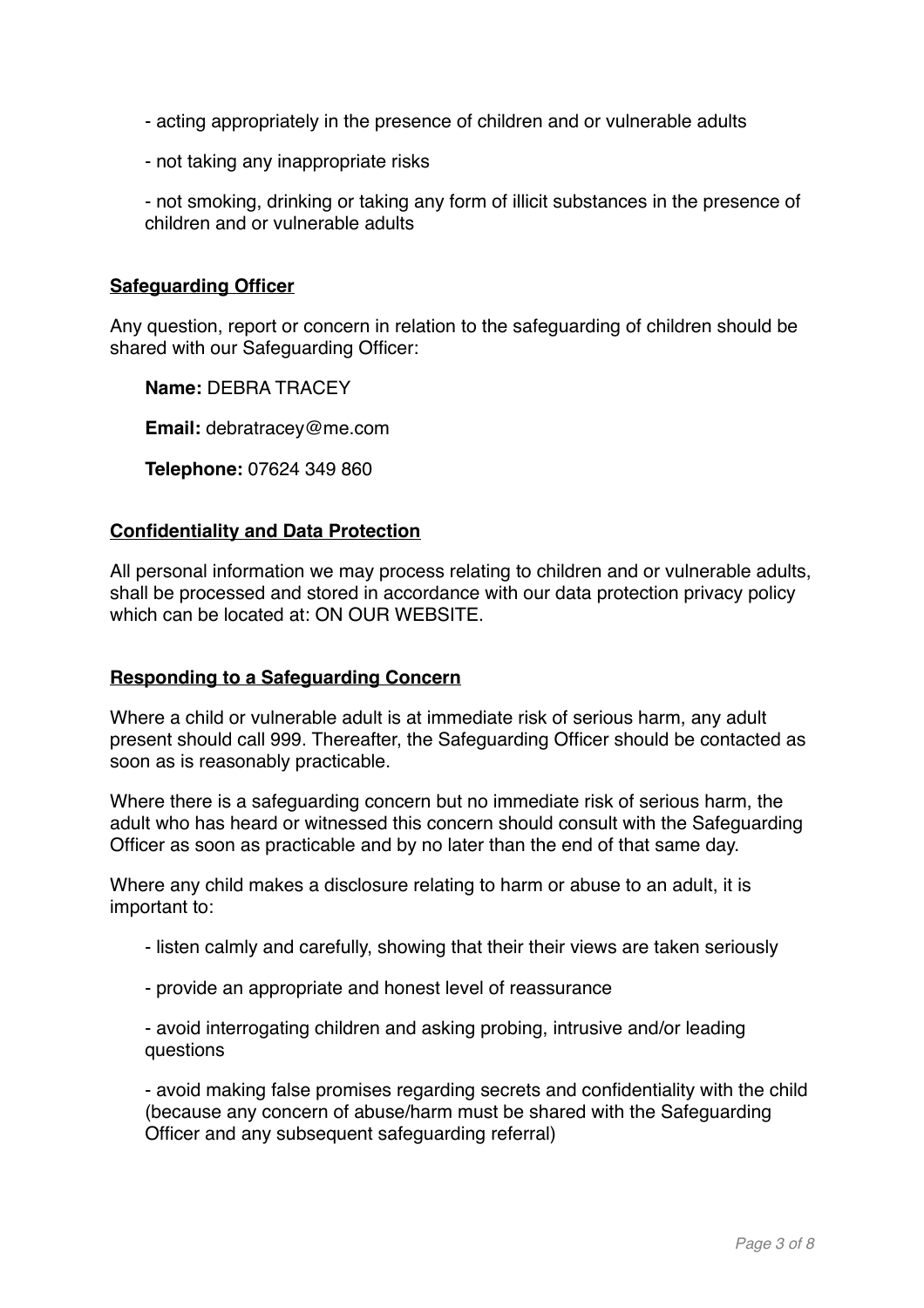- make a confidential *written* record of the discussion either during the discussion or immediately afterwards. The record should include the key details of the disclosure together with any relevant times, dates, places and people concerned. Audio and video recordings of children making disclosures should be avoided

- refer all relevant information to the Safeguarding Officer as soon as practicable afterwards, and by no later than the end of the day

Upon receipt of any safeguarding concern, the Safeguarding Officer shall consult with any other relevant persons and will make any appropriate referrals to the relevant authorities, such as the applicable Local Authority Children's Services department or Police.

## **Reporting concerns about other adults within the Organisation**

Where any person has a concern regarding the conduct of an adult connected to the Organisation, which poses or may pose a safeguarding risk to children such as:

- harming a child and or vulnerable adult either physically or emotionally
- exposing a child and or vulnerable adult to behaviour which may cause physical or emotional harm
- engaging in criminal activity concerning a child and or vulnerable adult

this must be raised in the first instance with the Safeguarding Officer (or where this is not appropriate, a different senior member of the organisation) so that the next appropriate steps may be agreed and actioned. We recognise that there could be circumstances where a person may need to report a matter that has taken place in a setting outside of the person's engagement with the Organisation.

Usually, any appropriate steps following a safeguarding referral in respect of an individual connected to the Organisation will include either:

- further initial enquiries
- escalation to the applicable Local Authority Children's Services department for assessment and/or the police for investigation
- instigation of any appropriate disciplinary, formal investigation processes and suspension of any person concerned within the Organisation
- a referral to the Disclosure and Barring Service, Disclosure Scotland or Access Northern Ireland, or any other relevant regulatory bodies

Any person within the Organisation who has allegations made against them shall be informed properly in a formal meeting of the particulars of the allegations and the relevant next steps which shall be taken. Such a meeting should ordinarily be held by the Safeguarding Officer. On certain occasions, such a meeting may not be convened until this has been approved by any authorities involved (such as the police or the relevant Local Authority).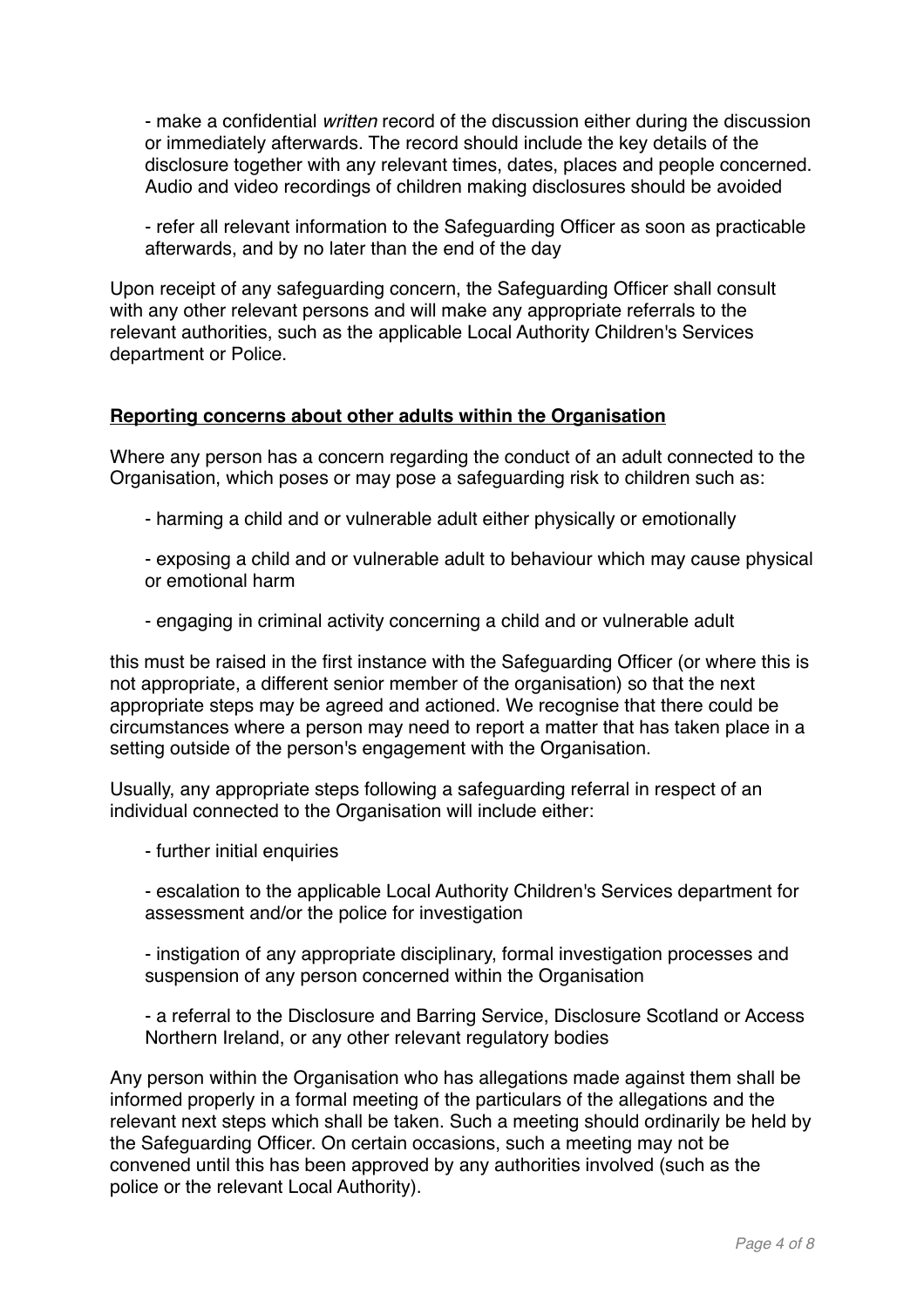Any person from within the Organisation who has allegations made against them shall be treated fairly. All enquires, investigations and decisions taken shall be just and fair, with the safety of any child concerned at the heart of the process.

Any person from within the Organisation who makes an allegation against another person from within the Organisation shall be listened to, taken seriously and shall be treated fairly and justly throughout the process of enquiries, investigations and decision making.

# **Safeguarding Children at Events and Activities**

## Responsibilities and planning

Typically, we may arrange the following types of events and/or activities which could involve children and or vulnerable adults:

## Art exhibitions

Art and craft activities

However, all such activities are held on the proviso that children and or vulnerable adults are accompanied by an appropriate adult.

Every member of the Creative Network holds a responsibility for the safety and appropriateness of the event. A specific delegate (the main organiser) will be named for some responsibilities for the purpose of a specific event, though all individuals under this policy must also play an active role in ensuring the safety of children and or vulnerable adults at all times.

For certain types of events or activities, we may issue an additional code of conduct, policy, or some specific other requirements which is specific to that occasion. Any such additional documentation will be made available to all those concerned (staff members, parents, guardians etc.) in advance. They should be read carefully and adhered to.

### Venues

The location for any events or activities which are held by us shall be risk assessed properly in reference to the suitability and safety for children. Fire and safety procedures and precautions shall be made clear to all those involved.

### First Aid

We have the following first aid procedure within the Organisation:

## On our website

Any accident or injury concerning a child and or vulnerable adults should be brought to the attention of the nearest first aider and should thereafter be formally reported to the Safeguarding Officer.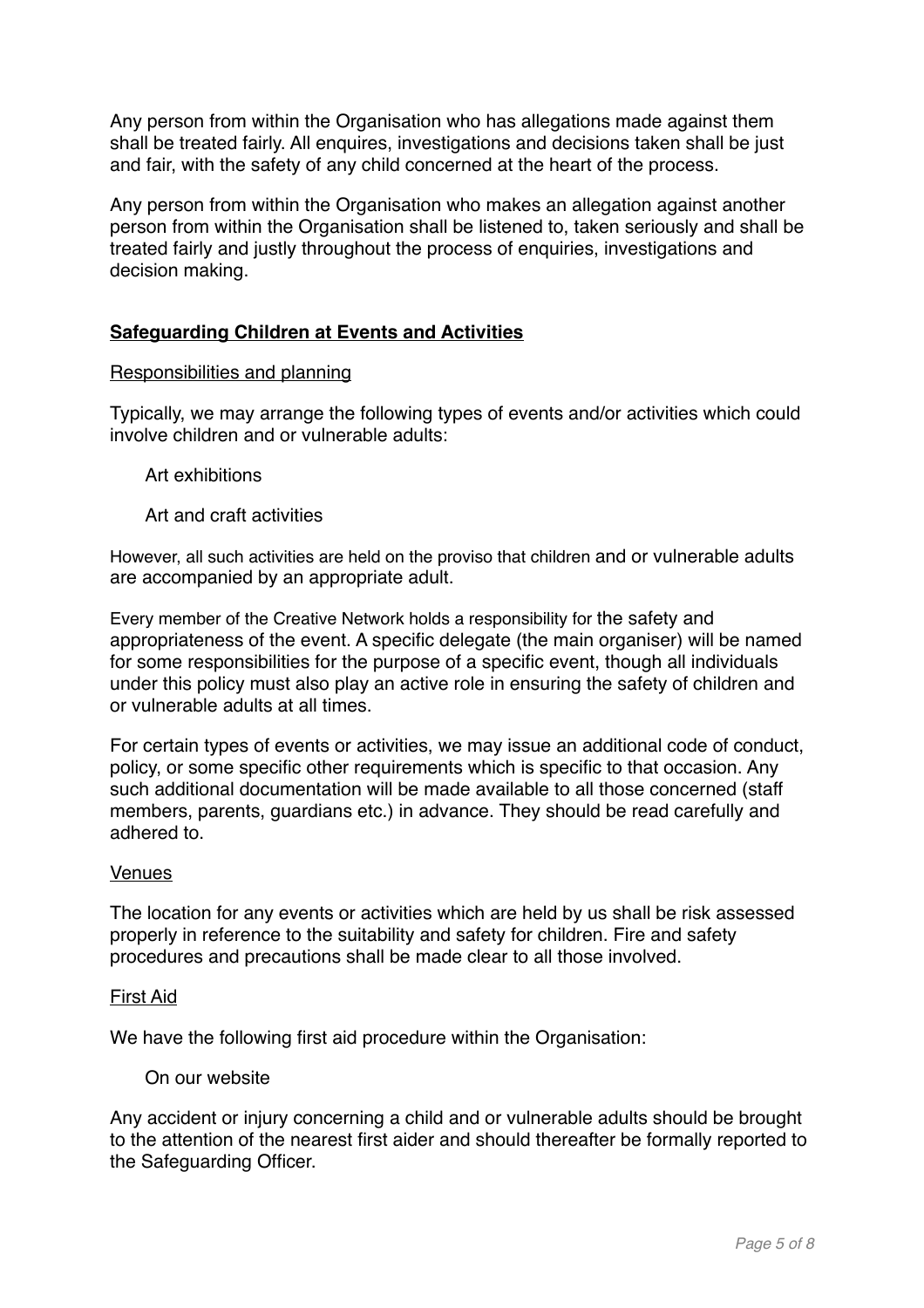Where we hold any events or activities whereby a child attends alongside their parent or guardian, parents and guardians should ensure that children are properly supervised.

# **Managing Behaviour of Children Generally**

Whenever any adult engaged by us is faced with challenging or inappropriate behaviour from a child and or vulnerable adult or with conflict between children and or vulnerable adults, they must:

- treat each child and or vulnerable adult fairly and equally

- approach the situation in a calm and neutral manner

- only ever use physical restraint/intervention in order to protect the immediate safety of a person, for example to prevent an injury or harm either to the child or others

- wherever it is justified to physically restrain a child or to physically intervene, the amount of force used should be kept to the absolute minimum taking into account the risk posed

- make a written record of the incident and ensure this is reported appropriately to the Safeguarding Officer

## **Managing Risks Posed by Other Children**

It is important for all adults engaged by us to recognise that children can face harm from their peers. This can commonly take the form of bullying. Bullying can be defined as any behaviour which is:

- repeated; and

\_\_\_\_\_\_\_\_

- has the intention of hurting somebody either physically or emotionally.

Bulling can sometimes be motivated by prejudices based on certain groups, for example gender, race, religion or sexual orientation. Bullying can often include:

- physical harm perpetrated against another child
- name calling and threats
- cyberbullying (threats and abusive comments made via technology)

Any instance of bullying or concern relating to possible bullying between children at any event or activities arranged by us will usually be dealt with by us in the first instance as follows: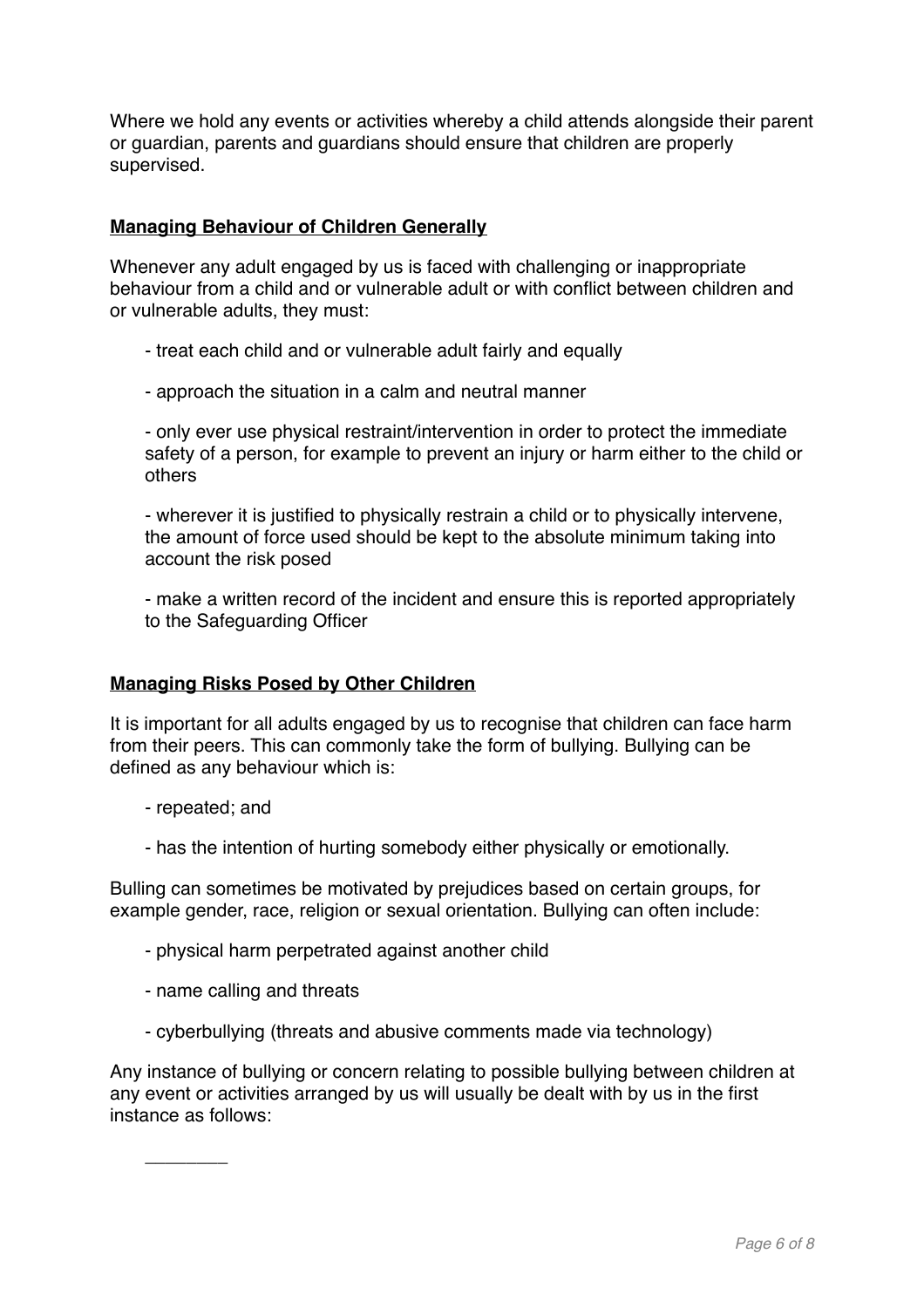Where any behaviour amounting to bullying continues following this, the following steps will be taken:

The child or children found responsible for bullying others will be excluded from further activities until such time they can demonstrate they are not at risk of bullying others, again.

All steps in relation to the prevention or management of bullying should be taken in consultation with the Safeguarding Officer.

## **Photography**

On some occasions, we may take photographs featuring children. We recognise that photography of children carries risks, such as:

- the potential for images to be re-used, shared or adapted in a damaging or inappropriate manner

- the general risk of sharing images and the impact this could have on child's public image as they grow older

In view of these risks, we will:

- always ask for written permission from a child and their parent/guardian before taking and sharing any image of them

- always ensure that a child and their parent/guardian are properly informed how an image will be used and shared

- always ensure that a child's identity is protected as far as is possible within any published material

- ask that parents, guardians, children and any other person connected to them who may wish to share any of our published images which features other children to refrain from doing so unless they have the permission of the other children and their parent/guardian

- always store photos in accordance with our data protection policy.

We ask that any parents, guardians and other members of the public take the following into consideration when taking photos at our premises, events or activities:

- images of other children should not be shared on social media without the permission of any children who feature in the images, together with the permission of the children's parent/guardian

- images which are shared on social media should be shared cautiously, with the appropriate privacy and security settings in place.

# **Other Policies**